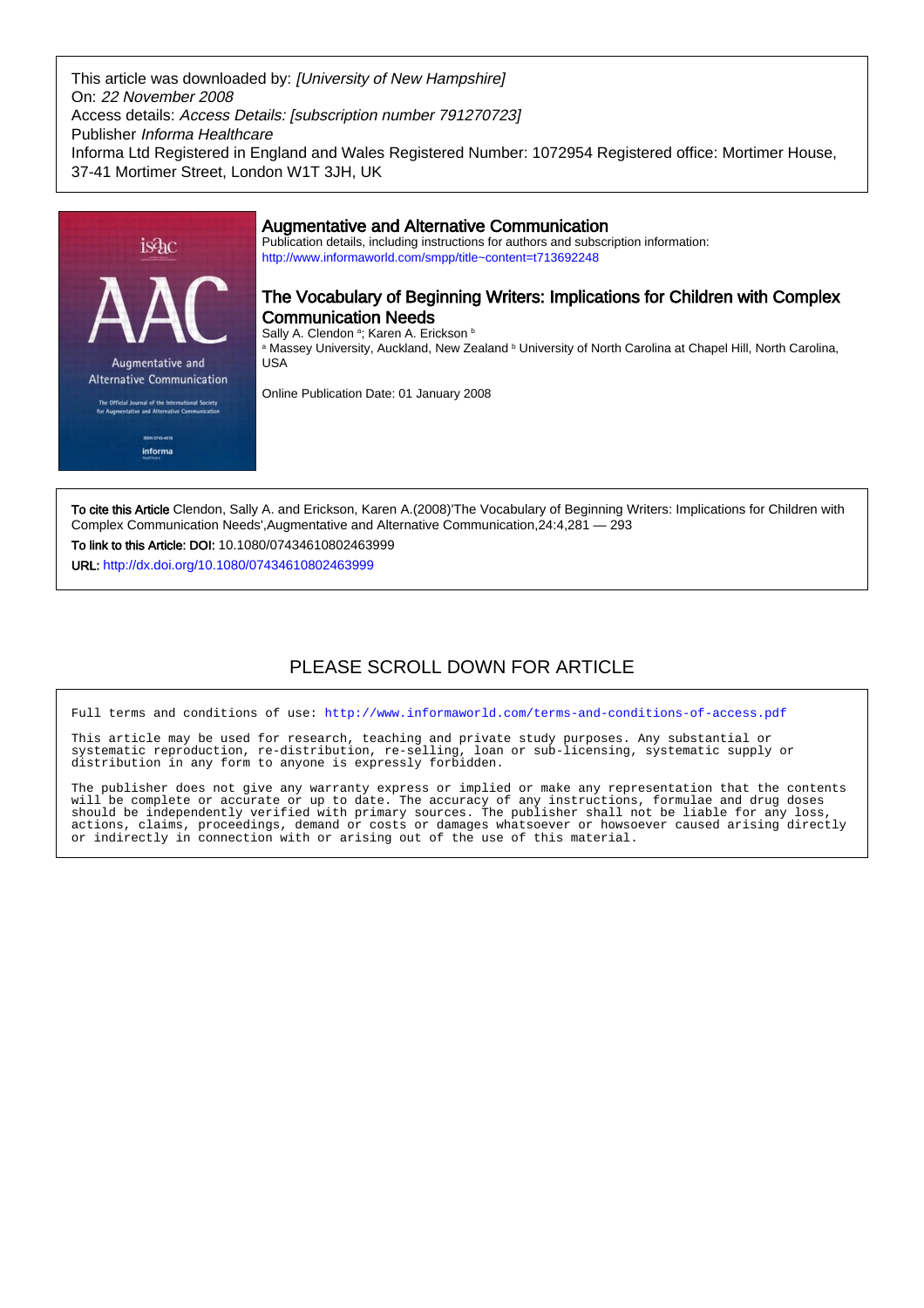# The Vocabulary of Beginning Writers: Implications for Children with Complex Communication Needs

SALLY A. CLENDON<sup>a,\*</sup> and KAREN A. ERICKSON<sup>b</sup>

<sup>a</sup>Massey University, Auckland, New Zealand and <sup>b</sup>University of North Carolina at Chapel Hill, North Carolina, USA

One of the greatest challenges facing augmentative and alternative communication (AAC) professionals is providing children with complex communication needs with access to the vocabulary that they need in order to develop mature language and literacy abilities. The purpose of this study was to analyze the vocabulary used by typically developing earlyelementary children in the United States and New Zealand when they write about selfselected topics, in order to inform practices with children with complex communication needs. The children's writing samples were compared across school ages and countries. The school age comparisons highlighted the relatively restricted range of vocabulary used by children in the earliest stages of writing development, and the country comparisons revealed differences in core vocabulary. The findings of this study hopefully will assist AAC professionals as they engage in selecting, prioritizing, and organizing vocabulary to support written language development in children with complex communication needs.

Keywords: Augmentative and Alternative Communication; Language Development; Vocabulary; Writing

## INTRODUCTION

The aim of this investigation was to contribute to the body of information available to assist educators and speech-language pathologists as they engage in decision making about teaching and supporting children with complex communication needs who use augmentative and alternative communication (AAC). The investigation explored vocabulary use in typical written language development and its potential application to planning vocabulary sets and language representation systems for children with complex communication needs.

#### Why Study Written Language?

Several researchers in the field of AAC have analyzed the vocabulary used by typically developing children and then endeavored to relate their studies' findings to children with complex communication needs. Most of these studies have analyzed spoken vocabulary samples (e.g., Beukelman, Jones, & Rowan, 1989; Fallon, Light, & Paige, 2001). Few studies (Clendon, Sturm, & Cali, 2003; McGinnis & Beukelman, 1989) have analyzed the vocabulary that typically developing children use when they write. Obstacles faced by beginning writers (see Gombert, 1992; Kroll, 1981; McCutchen, 2000; Scardamalia, 1981) resemble those experienced by children who use AAC; therefore a better understanding of written language development for typically developing children will inform practice with children with complex communication needs. For example, both groups of children confront the challenge of taking language that is inside their heads and translating it into an expressive form, using an instrument that is not second nature to them (e.g., a pencil or a communication device). The cognitive, memory, and physical demands of such a process have an influence on the quantity and quality of the language produced. By studying the vocabulary used in written language samples of

<sup>\*</sup>Corresponding author. Speech Language Therapy Programme, School of Education at Albany, Massey University, College of Education, PO Box 102 904, North Shore Mail Centre, Auckland, New Zealand. Tel: +64 9 414 0800. Fax: +64 9 443 9717. E-mail: s.clendon@massey.ac.nz

ISSN 0743-4618 print/ISSN 1477-3848 online © 2008 International Society for Augmentative and Alternative Communication DOI: 10.1080/07434610802463999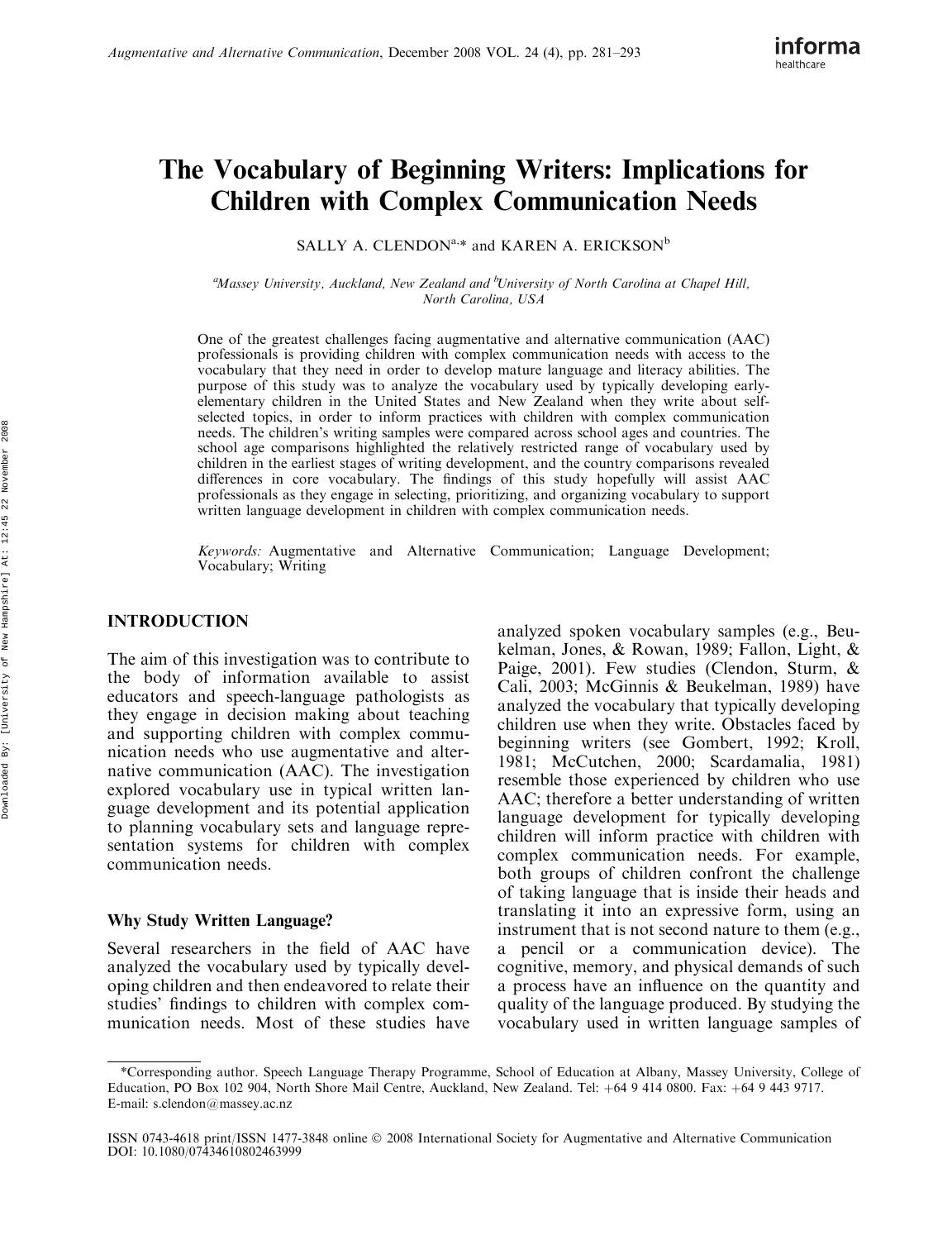typically developing writers, we can select and organize vocabulary in ways that may decrease the demands of writing for children with complex communication needs and, consequently, increase the quantity and quality of the writing that they produce.

### A Theoretical Model of Writing

The model of writing proposed by Flower and Hayes (1981) describes the process that skilled adult writers use when they compose text. However, this model has also been modified to account for beginning and developing writing (Berninger, Fuller, & Whitaker, 1996). There are four primary cognitive processes in the model: planning, translating, reviewing, and monitoring.

Planning involves setting goals, generating ideas, and organizing thoughts relative to a written text. Young writers are far less sophisticated than older writers when planning (MacArthur, Harris, & Graham, 1994) and often plan while they write rather than before (Graham, Harris, MacArthur, & Schwartz, 1991). Translating involves conveying ideas, sensory impressions, and oral language into written language that adheres to print conventions. Effective translation depends upon oral language skills including vocabulary (Abbott & Berninger, 1993). The physical act of generating text – text production – is a component of translating for beginning writers who are typically developing (Berninger et al., 1992) and is influenced by graphomotor skills (Singer & Bashir, 2004). Text production may continue to be a component of translating for individuals who use AAC even when they attain relatively sophisticated levels of writing. Especially for individuals who use scanning and other indirect selection techniques, text production requires conscious attention to the tool itself, which, according to verbal efficiency theory (Perfetti, 1985) would limit the cognitive resources available to other writing processes.

Reviewing is composed of revision (i.e., reorganizing existing text) and evaluation (i.e., appraising the degree to which a text fulfills the writer's plan). Beginning writers first engage in reviewing after completing a text, but more sophisticated writers revise as they write (Berninger, Whitaker, Feng, Swanson, & Abbott, 1996). The final cognitive process, monitoring, refers to the writer's ability to attend to and adjust the application of all of the component processes while composing a given text.

#### Vocabulary in Writing

Since the late 1800s, the study of vocabulary has interested professionals from fields such as education, textbook publishing, and psychology (Johnson, 2000), but few research studies have examined the relationship between vocabulary and writing. Some studies (Farr, Kelleher, Lee, & Beverstock, 1989; Fitzgerald, 1938; Hillerich, 1978; Lorenz, 1931; Rinsland, 1945; Shapiro & Gunderson, 1988; Smith & Ingersoll, 1984) have analyzed the vocabulary used by children below the fourth-grade level in their writing, and focused on the compilation of frequency based word lists for a variety of purposes. Fitzgerald (1938), for example, created a list of 692 high-frequency words used in 1,256 letters written about life outside of school. More recently, Farr et al. (1989) collected a corpus of over 3 million words from more than 21,000 children's writing samples obtained from national and statewide assessments of writing performance. The data from these samples were used to develop a variety of vocabulary lists.

Rinsland (1945) conducted the largest analysis of the vocabulary used in children's writing. This researcher contacted the administrators of 1,500 elementary schools throughout the United States and requested children's writing samples, including personal notes, stories, poems, compositions, exam papers, reports, and observations. A total of 708 schools responded. The writing samples produced a corpus of 6,012,359 words, written by just over 100,000 children. These words were hand tabulated, recorded on paper, entered in ledgers, and checked before being analyzed to determine the frequency of individual words used at each grade level. Rinsland identified 25,632 different words from the total corpus. The total number of different words ranged from 5,099 in Grade 1 to 17,930 in Grade 8. The total number of words written ranged from 353,874 in Grade 1 to 1,088,343 in Grade 8. As would be expected, the older children wrote more words and used a greater number of different words than the younger children.

Additional studies that examine age-related differences in the vocabulary of beginning writers are required; many studies were carried out more than 30 years ago. Since then, writing instructional practices and the expectations that educators and parents have for children, have undoubtedly changed. Another limitation of the existing research is that only one study (Bear, 1939) has included children below the third-grade level. In at least one of the studies, the reason for this was a concern that children in or below thirdgrade ''may jabber away with ease, fluency and exuberance,'' but most will ''write only under considerable duress'' (Hunt, 1964, p. 4). However, it is the written language used by children in the earlier grades that may be most relevant to children with complex communication needs.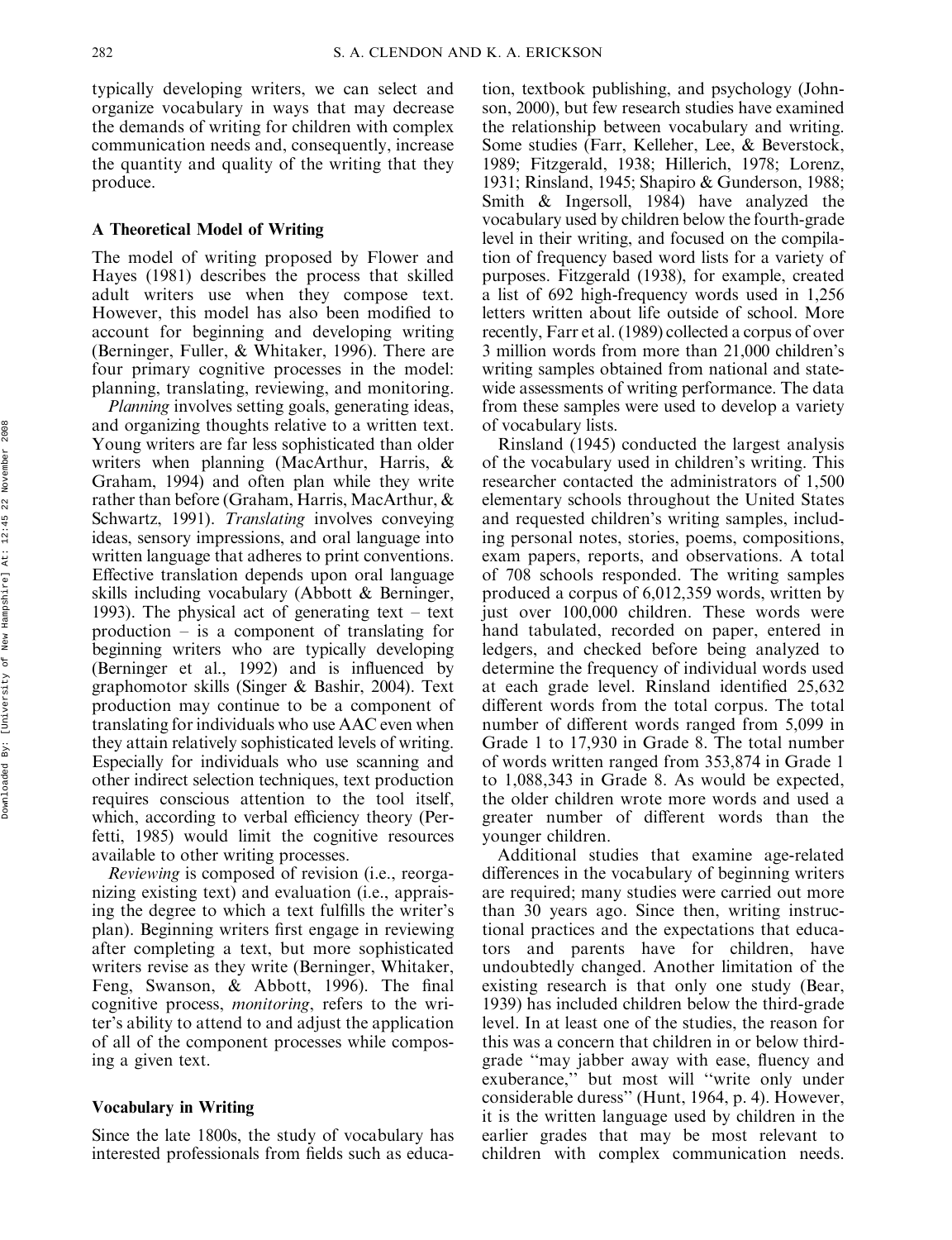Two additional concerns in the existing research are that (a) few studies have collected writing samples about self-selected topics, and (b) no studies have compared the written language generated by children in different countries. All of these limitations were taken into consideration and addressed in the current investigation.

## Vocabulary Selection and Language Representation for Children with Complex Communication Needs

Over the past 20 years, significant advances have been made in the AAC technologies that are available to children with complex communication needs. Many children now have access to systems considered far superior to their predecessors. These systems have greater memory capacity, produce more intelligible voice output, and are able to interface with a variety of mainstream technologies, including the Internet. Despite these advances, some problems that have faced the AAC field since its inception continue to challenge clinicians. One of these is identifying the most effective method for selecting vocabulary and representing language on a child's AAC system.

Vocabulary selection requires a comprehensive understanding of the individual child and his or her evolving language needs (Marvin, Beukelman, & Bilyeu, 1994). The vocabulary selected for a child must meet several criteria. It must be ''reinforcing and dynamic, responsive and functional, meeting today's needs and tomorrow's goals'' (Fried-Oken & More, 1992, p. 52). It must also be appropriate to the child's gender, background, and personality (Light, 1988).

Understanding the processes underlying written language acquisition for typically developing children is critically important during the vocabulary selection process, particularly in order to support children with complex communication needs in becoming writers. Knowing the sequence in which typically developing children acquire different language forms and the types and number of words that children use at different developmental stages may guide clinicians in determining which vocabulary should be included in their AAC systems (Fried-Oken & More, 1992).

Studies have examined the vocabulary use patterns of typically developing children for the purpose of informing vocabulary selection for children with complex communication needs (Ball, Marvin, Beukelman, Lasker, & Rupp, 1999; Banajee, Dicarlo, & Stricklin, 2003; Beukelman et al., 1989; Clendon et al., 2003; Fallon et al., 2001; Fried-Oken & More, 1992; Marvin et al., 1994; McGinnis & Beukelman, 1989). Two of these studies have documented and analyzed children's writing samples. McGinnis and Beukelman (1989) collected writing samples from 70 second-, 79 third-, 80 fourth-, 68 fifth-, and 77 sixth-grade children who all attended the same elementary school in Lincoln, Nebraska. The writing samples were taken from letter writing activities, science project assignments, and/or language arts assignments. Children across all of the grade levels wrote letters. Science project assignments, however, were only written by fourth-grade children, and language arts assignments were only written by third-, fifth-, and sixth-grade children. The researchers selected these written tasks because they believed that they provided an accurate representation of the typical writing demands placed on a mainstream student. The writing samples were transcribed into computer format and analyzed using the Systematic Analysis of Language Transcripts (SALT) software program (Miller & Chapman, 1984). The results of the analysis were used to assist an AAC team when making decisions about vocabulary representation on a sixth-grade child's augmented writing system.

When the 374 letter writing samples were combined, 161 words occurred at least once per 1000 words. Further analysis revealed that these 161 words accounted for 70% of the total sample; a significant portion of the composite sample was represented by a limited number of words. The commonality (consistency) with which the children in different grades used the 161 most frequent words was also examined. Extensive overlap was evident: 92 out of the 161 words were used in at least four out of the five grade levels (McGinnis & Beukelman, 1989).

McGinnis and Beukelman (1989) also compared the vocabulary used in the letter writing task and in the science project and language arts assignments. The authors acknowledged that these comparisons were limited by the fact that not all of the writing tasks (letter writing, language arts assignments, science project assignments) were completed across all of the grade levels. As might be expected, the results identified greater similarities between the vocabularies used in the letter writing and the language arts assignments (62%), than those used in the letter writing and the science project assignments (37%). In addition, the science project assignments appeared to include a greater number of grammatical words than the other two assignment types.

In the second study, Clendon et al. (2003) collected a total of 482 writing samples from 114 kindergarten and first-grade children. The children were recruited from 10 classrooms in three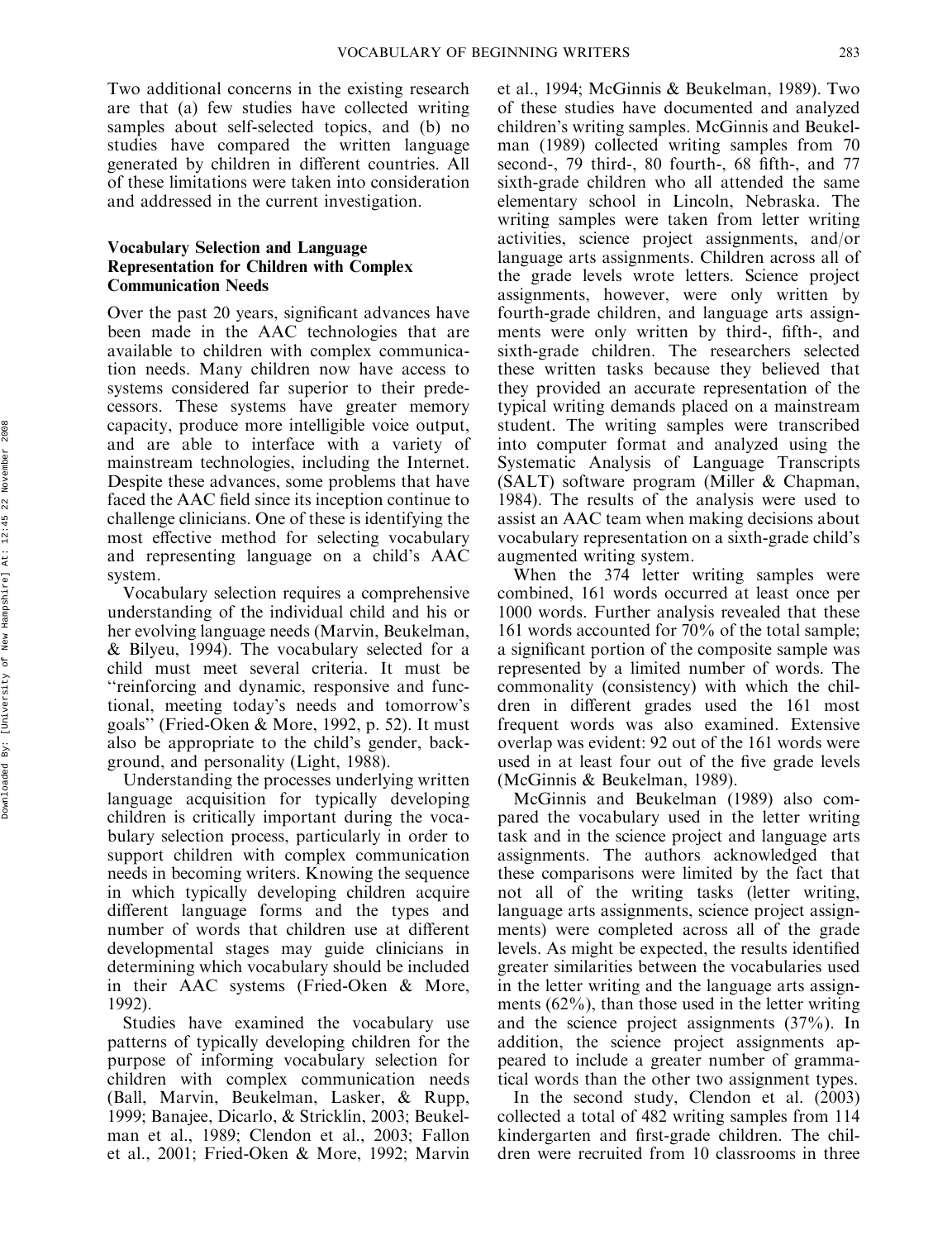school districts in the Southeastern United States. The children generated between 2 and 6 writing samples each. The writing samples were analyzed using the Child Language Analysis (CLAN) (MacWhinney, 1995) software program. The frequencies of words and multiword sequences were computed. Differences were examined across topics and genres.

The children used a total of 11,673 words. Of these words, 1590 were unique. As was observed in McGinnis & Beukelman's (1989) study, a significant proportion of the writing samples (70%) were represented by a relatively small number of words  $(n=140)$ . Of the top 40 words, 27 were grammatical words (e.g., pronouns, articles, prepositions, auxiliaries, conjunctions) and 17 were content words (e.g., nouns, verbs, adjectives, and adverbs). The frequency with which particular words and multiword sequences were used varied across genres and topics. The degree of variation was greater for particular words and sequences. For instance, the sequence once upon a time was only used in the story genre. In contrast, the sequence I think was used in the plan, procedure, description, report, and opinion genres.

Perhaps the most important finding from the vocabulary studies conducted to date is that only a limited set of words is needed to represent significant portions of the spoken and written language samples produced by typically developing children. This is encouraging for the field of AAC as it suggests that typically developing children share a core vocabulary comprised of grammatical words and content words, and that this core vocabulary can be used to inform decision-making for children with complex communication needs. However, the lack of commonality observed across different environmental contexts (Marvin et al., 1994) and across different activity contexts (Banajee et al., 2003; McGinnis & Beukelman, 1989) indicates that the core vocabularies identified in these studies were unable to address all of the vocabulary needs of children with complex communication needs. Studies documenting the vocabulary that children use in other environments and in other types of language activities are needed. In addition, it seems possible that variations may exist in the core vocabularies generated by different groups of children. For instance, it is well-recognized that children in different English-speaking countries use different vocabulary words to refer to the same language concepts; for instance children in the United States use the word swimsuit, whereas children in New Zealand use the word togs. What remains unclear, however, is whether there are differences in the frequency of use patterns for the vocabulary words

that are used by both groups of children. The current investigation addresses this important issue.

## METHODS

#### Research Question

This study was part of a broader investigation that examined the vocabulary, semantics, and syntax of beginning writers. The study was designed to explore the translation process for beginning writers and its application for children with complex communication needs who use AAC. The specific research question addressed in this study was: Are there school age and country-related differences in the vocabulary words used by typically developing beginning writers who reside in the United States and New Zealand when they compose about self-selected topics, and if so, what are these differences?

#### **Participants**

#### Children

The children were recruited from four schools in North Carolina, USA, and three schools in New Zealand. The children in North Carolina were in kindergarten, first-, second-, and third-grade classrooms. The children in New Zealand were in Year 1–4 classrooms. Teachers were asked to send an information letter and consent form home to the parents of all of the children in their classrooms. The information letter described the study and asked the parents to contact the researchers if they had any questions. The parents signed the consent form and returned it to their child's teacher if they were willing for their child to participate. The average consent form return rates were 42% in North Carolina and 50% in New Zealand. In order to participate in the study, the children had to be fluent in English and had to have no history of cognitive, speech, language, and/or hearing problems (as evidenced by school records). A total of 125 children in North Carolina and 113 children in New Zealand participated in the study.

The children represented a variety of ethnic backgrounds. In North Carolina, 72% of the children were United States European, 11% were African American, 3% were Hispanic, 7% were Asian, and 6% were classified as Other. In New Zealand, 70% of the children were New Zealand European, 12% were New Zealand Maori, and 18% were classified as Other. In both North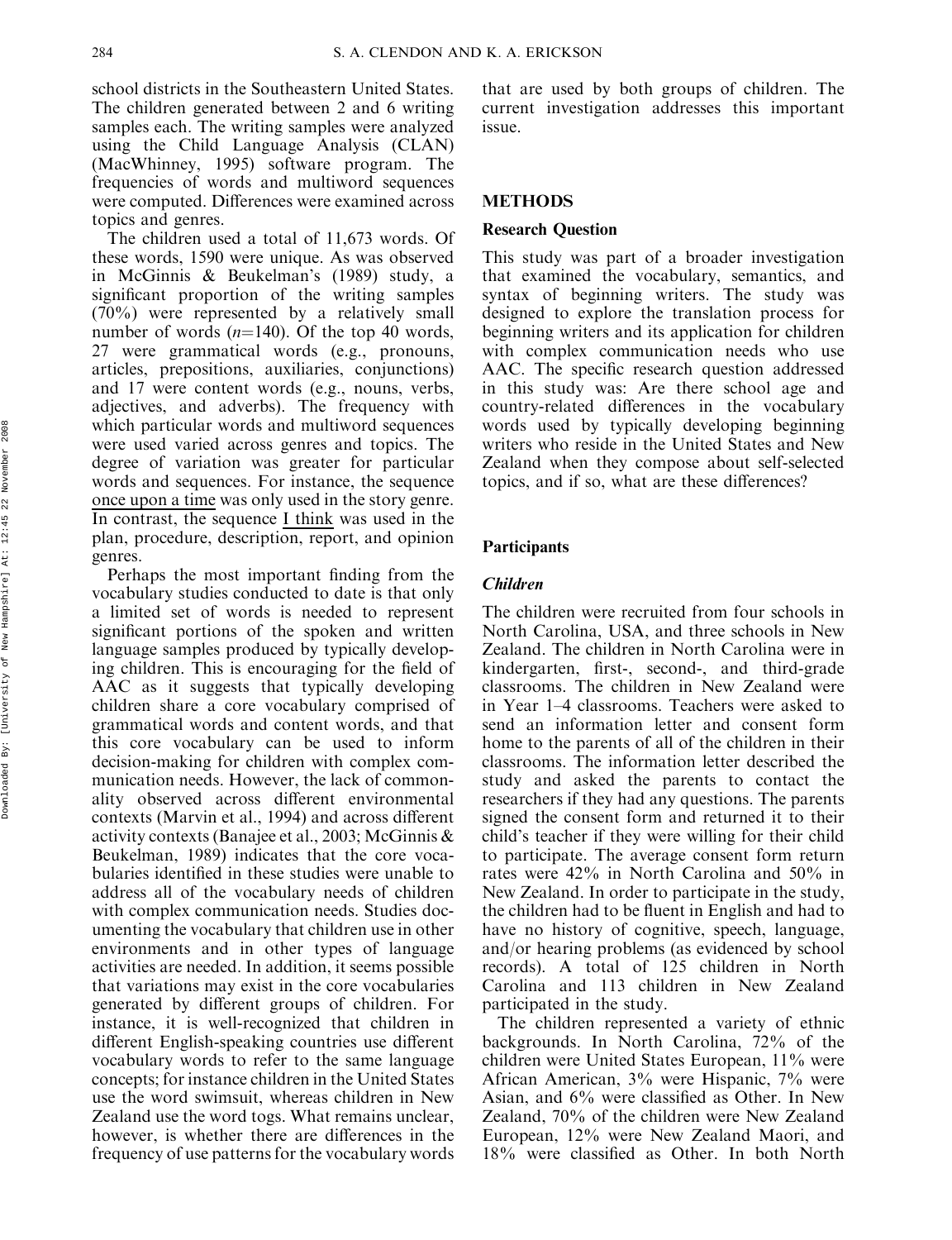Carolina and in New Zealand, the Other classification included children from European countries and children who represented multiple ethnic backgrounds.

The children were grouped according to their school age, defined as the length of time that the children had been at school. Children who had been at school for less than one year were assigned a school age of 1; between 1 and 2 years a school age of 2; between 2 and 3 years a school age of 3, and between 3 and 4 years a school age of 4. The creation of this variable was important, as it enabled cross-country comparisons to be made. Most children in the United States start school at the beginning of the school year during which they turn 5 years old. In contrast, most children in New Zealand start school on their fifth birthday. The school age variable was created in order to establish equivalence of grade level in the United States and year level in New Zealand. The number of children within each of the school age categories and their mean chronological ages are depicted in Table 1.

## Teachers

The school principals at the participating schools identified teachers who provided regular (at least three times per week) opportunities for children to write about self-selected topics. These teachers were approached and invited to participate in the study. Seventeen teachers in North Carolina and 13 teachers in New Zealand took part. Two of the teachers in New Zealand co-taught within the same class. The teachers in North Carolina had between 2 and 24 years of experience  $(M=8)$ years). The New Zealand teachers had between 6 and 30 years of experience  $(M = 15$  years). The North Carolina teachers had bachelor's degrees  $(n = 11)$  or master's degrees  $(n = 6)$ . The teachers in New Zealand had teaching certificates  $(n = 2)$ , teaching diplomas  $(n = 2)$ , bachelor's degrees  $(n = 7)$ , or post-graduate diplomas  $(n = 2)$ .

### **Schools**

The four schools in North Carolina were all public elementary schools located in three school districts in the Central Piedmont region. School A was in a university town. Schools B, C, and D were within 13 miles of the university town. Schools B and C were situated in semi-rural settings, and School D was in a small town. When the study was conducted, the number of children enrolled in the schools ranged from between 400 and 700. Under North Carolina's ABC accountability program, all of the schools had been designated as Honor Schools of Excellence, meaning that at least 90% of their children were performing at or above grade level. In the 2004– 2005 academic year, Schools A, B, and D exhibited high student growth, and School C exhibited expected student growth (Education First, 2005).

According to the 2000 Census in the United States, the median household income for the census tracts surrounding the four North Carolina schools ranged from US \$40,424 to US \$54,897. The median household income for the tracts surrounding the four schools all exceeded the state average of US \$39,184. The median household income for the United States was US \$41,994 (United States Census Bureau, 2000).

The three schools in New Zealand were located in suburbs of two small North Island cities. Schools E and G were situated in one city and School F was in the other city. Both cities were adjacent to a large North Island city. All schools were public primary schools. School E differed from the other two schools in that it was a

| School   | School age       |      |                  |     |                  |     |                   |     |
|----------|------------------|------|------------------|-----|------------------|-----|-------------------|-----|
|          | SA1              |      | SA <sub>2</sub>  |     | SA3              |     | SA4               |     |
|          | $\boldsymbol{n}$ | CA   | $\boldsymbol{n}$ | CA  | $\boldsymbol{n}$ | CA  | $\boldsymbol{n}$  | CA  |
| A        |                  |      | 18               | 6:7 | 16               | 7:7 | $\mathsf{\Omega}$ | 8:7 |
| B        |                  |      |                  | 6;6 | 12               | 7;6 |                   | 8;6 |
| C        |                  |      |                  | 6;4 |                  |     |                   |     |
| D        | 14               | 5:7  | 25               | 6:7 | n                | 7:7 |                   |     |
| Total NC | 14               | 5;7  | 58               | 6:7 | 34               | 7:6 | 19                | 8;6 |
| E        | 17               | 5:6  |                  | 6:7 | $\theta$         |     |                   |     |
| F        |                  | 5:11 | 30               | 6;6 | 12               | 7:4 |                   |     |
| G        |                  | 5:5  | 14               | 6;6 | 13               | 7:8 |                   | 8:4 |
| Total NZ | 32               | 5;7  | 49               | 6;6 | 25               | 7:6 |                   | 8;4 |

TABLE 1 Number of children (n) and their Mean Chronological Age (CA) for each School Age (SA) at each School.

*Note:* NC = North Carolina;  $NZ$  = New Zealand.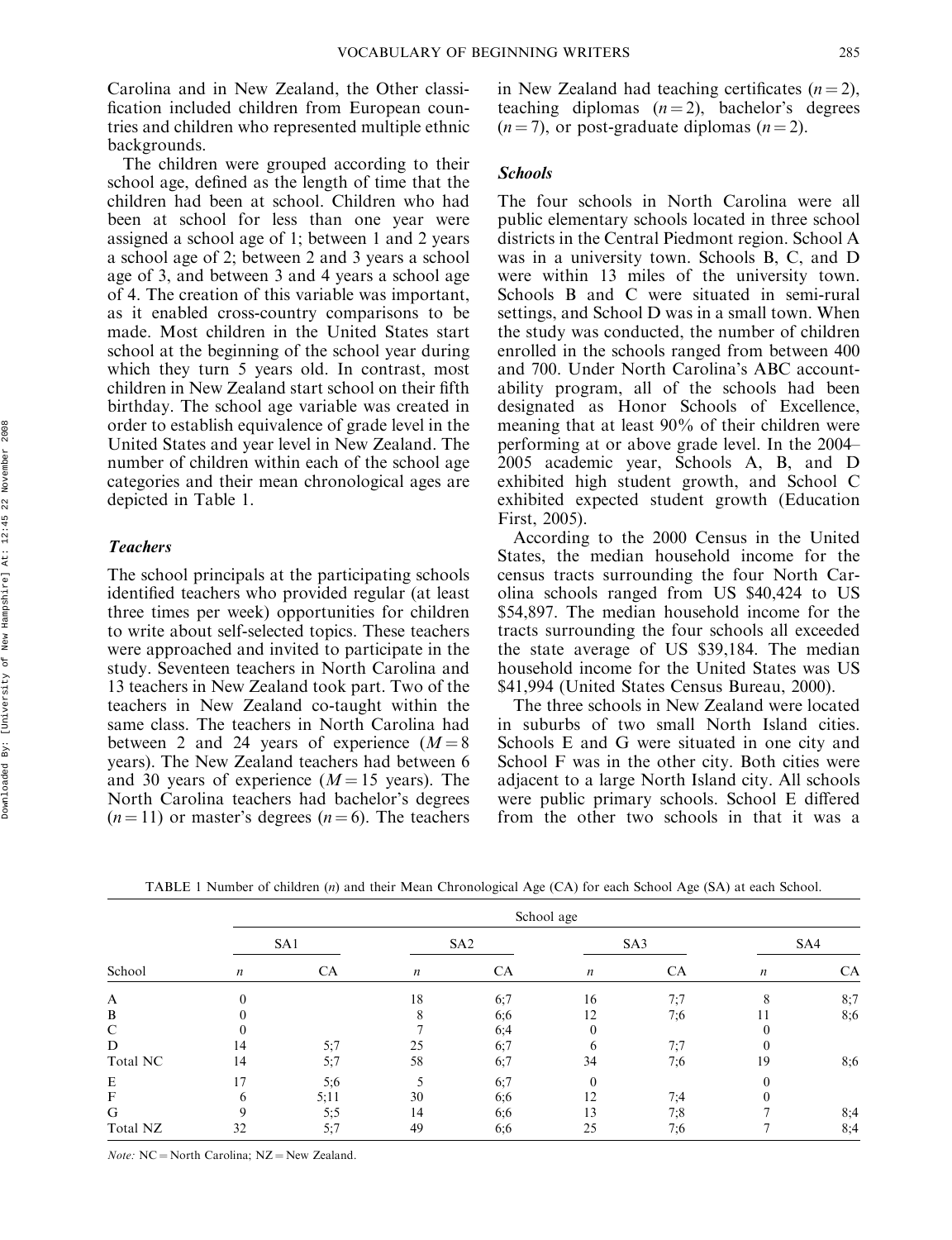Catholic school. When the study was conducted, the number of children enrolled in the schools ranged from between 200 and 400.

According to the 2001 Census in New Zealand, the median household income for the areas surrounding the three New Zealand schools ranged from NZ \$35,195 to NZ \$66,789. The median household income for the city that Schools E and G were in was NZ \$45,667 and for the city that School F was in was NZ \$44,320. The median household income for New Zealand was NZ \$39,588 (Statistics New Zealand, 2001). School characteristics are summarized in Table 2.

## Procedures

Ethical approval for the study was obtained from the Biomedical Institutional Review Board at the University of North Carolina at Chapel Hill. Teachers were asked to provide their children with opportunities to write about self-selected topics at least three times per week across a 6 week period. Self-selected writing is a common instructional component of classrooms in New Zealand and North Carolina, and involves children learning written language through multiple opportunities to write extended text about student-selected topics (Scott, 2005). To be considered for inclusion in the study, the samples had to be produced without explicit writing prompts, topic suggestions, or guidance regarding form. No restrictions were put into place regarding writing instruction that occurred outside of the self-selected writing sessions. All writing samples produced during self-selected writing sessions across the 6-week period were photocopied for analysis. The classroom teachers were asked to provide translations of any handwriting or spelling attempts that were unclear or unconventional (i.e., any words that could not easily be read by an unfamiliar conventionally literate

person). The teachers were also asked to complete bi-weekly classroom context logs with descriptions of classroom, school, community, national, and international events that may have influenced children's writing topics, vocabulary, etc.

#### Analysis of the Writing Samples

#### Sample characteristics

A total of 2,721 writing samples were analyzed. The children produced between 1 and 33 writing samples. The number of writing samples produced decreased as school age increased. The North Carolina children generated an average of 22 writing samples in School Age 1, 13 in School Age 2, 10 in School Age 3, and 5 in School Age 4. The New Zealand children generated an average of 13, 12, 8, and 3 writing samples in School Ages 1, 2, 3, and 4, respectively. All of the children in New Zealand and the children in School Ages 1 and 4 in North Carolina produced a different writing sample each day. However, the children in School Ages 2 and 3 in North Carolina often worked on the same writing sample over multiple days, adding more content to a self-selected sample when asked to write again on a subsequent day. The children were not directed to work on the same sample over multiple days.

#### Language analysis

The vocabulary was analyzed using the *Child* Language Analysis (CLAN) (MacWhinney, 2006) program. The *Freq* command in CLAN was used to generate word frequency counts and two summary measures: total number of words and total number of different words. A common unit of measurement, the writing session, was established, because the children produced different

| Country        | School | Location              | Type                               | Enrollment <sup>a,b</sup> | Median household income    |
|----------------|--------|-----------------------|------------------------------------|---------------------------|----------------------------|
| North Carolina | A      | Small university town | Public                             | 450                       | US $$47,063^{c,d}$         |
|                | B      | Semi-rural            | Public                             | 600                       | US \$54,897°               |
|                | C      | Semi-rural            | Public                             | 700                       | US $$54,897^{\circ}$       |
|                | D      | Small town            | Public                             | 400                       | US $$40,424$ °             |
| New Zealand    | E      | Suburban              | Integrated <sup>t</sup> (Catholic) | 200                       | NZ \$35,195 <sup>e,g</sup> |
|                | F      | Suburban              | Public                             | 350                       | NZ $$44,320^{e,h}$         |
|                | G      | Suburban              | Public                             | 400                       | NZ $$66,789^{\text{e,h}}$$ |

TABLE 2 School characteristics.

<sup>a</sup>Statistics were obtained from school districts' websites (US) and the Ministry of Education website (NZ). <sup>b</sup>Figures are presented as approximates in order to maintain the anonymity of the participating schools. "Statistics were retrieved from the 2000 Census for the tract that each school is geographically located within. <sup>d</sup>The 2000 Census was conducted prior to the construction of this school and its surrounding neighborhood so this figure should be interpreted with caution. "Statistics were retrieved from the 2001 Census. <sup>f</sup>In intergrated schools, teachers' salaries and learning materials are publicly funded, however their land and buildings are not. These schools teach the New Zealand curriculum but incorporate their own special character (e.g., philosophy or religious belief) (Ministry of Education, 2001). <sup>g</sup>Statistics were retrieved for the city that this school is geographically located within. <sup>h</sup>Statistics were retrieved for the area unit that these schools are geographically located within.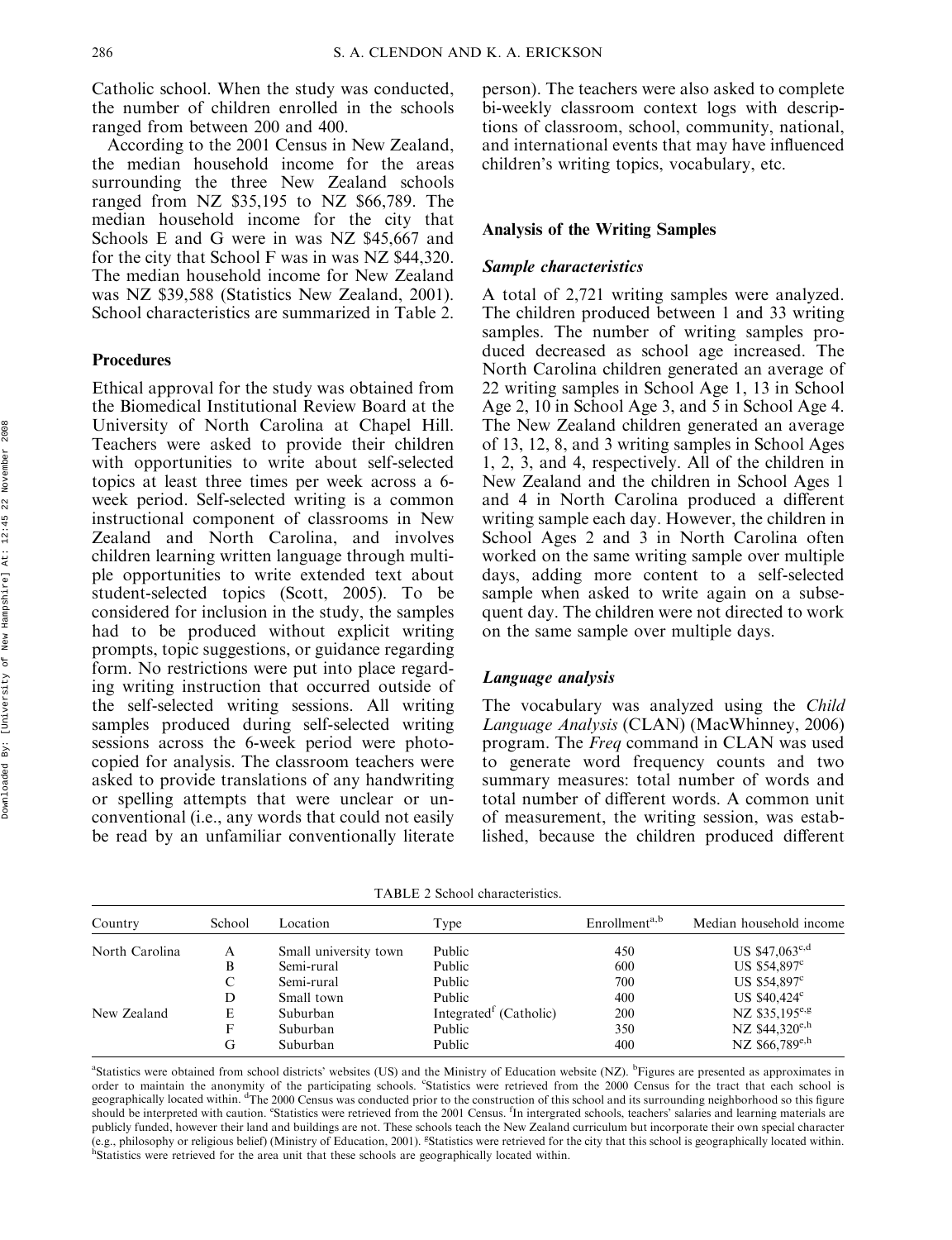numbers of writing samples, and because some of them children produced one sample each day while others worked on the same sample over multiple days. To calculate the total number of words, the total scores for each child were divided by the total number of writing sessions that he or she took to generate the writing samples that were included in the study. To calculate the number of different words produced per writing session and take into consideration the likelihood that children who generated one multi-day sample would have reused vocabulary if they had written several samples (i.e., one per day) over the same timeframe, each child's writing samples were divided into equal portions by the number of writing sessions. The number of different words-score was then calculated for each portion of the writing sample. This ensured that the children who produced writing samples over multiple days received appropriate credit for their use of different words. It also accounted for the differences in the number of samples produced by individual children. The total number of words and total number of different words were calculated for each writing sample. Mean scores were generated for the set of writing samples produced by each child. These scores were used to calculate means for the four school ages within and across countries. Lastly, the Cooccur command was used to find and document the frequency of multiword sequences. The teachers did not always provide translations for the children's spelling attempts. Whenever the researcher was unsure of a word, it was marked with an X and ignored in the analyses.

#### Data analysis

Descriptive statistics and graphs for total number of words and total number of different words in each school age and country were generated and compared. Formal statistical tests were not used because the variables failed to meet the assumptions of normality and homogeneity of variance.

Core vocabulary lists were generated for the entire writing sample population as well as for each school age, country, and school age within each country. The most frequently occurring content words (nouns, verbs, adjectives, and adverbs) were identified, as well as the most frequently occurring grammatical words (pronouns, articles, prepositions, auxiliaries, conjunctions). The grammatical words were obtained from lists provided by MacWhinney (1995). Some words in English can be used as both content words and grammatical words. For instance, the word one can be used to mean a number (content word) or pronoun (grammatical word). Due to the large volume of writing samples included in the vocabulary analyses, it was not feasible to identify the true meaning of every word. The decision was made to treat all words that could take either form as grammatical words.

### RESULTS

#### Total Words and Different Words

The writing samples contained a total of 85,759 words, including 5,724 different words. When the writing samples written by the children in North Carolina and New Zealand were combined, the mean number of words written per writing session increased as a function of school age (see Table 3). The children in School Age 1 wrote an average of 11.95 words per session. This increased to 24.96 at School Age 2, 46.08 at School Age 3, and 79.30 at School Age 4. The mean number of different words per session also increased from 8.74 at School Age 1 to 17.92 at School Age 2, 31.72 at School Age 3, and 50.13 at School Age 4.

Similar patterns were evident when the writing samples written by the children in North Carolina and New Zealand were separated (see Table 3). In North Carolina, the mean number of words per writing session increased as follows: 13.21 words per session in School Age 1; 25.57 in School Age 2; 47.00 in School Age 3; and 79.36 in School Age 4. In New Zealand, the same increase was observed, with children in School Ages 1, 2, 3, and 4 writing an average of 10.59, 26.08, 49.07, and 91.99 words per session, respectively. The mean number of different words per session in North Carolina was 8.34 in School Age 1, 17.31 in

TABLE 3 Mean total words and mean different words per writing session for each school age for North Carolina (NC) and New Zealand (NZ) and for the combined sample.

| School Age | Mean total words |       |                    | Mean different words |       |                    |  |
|------------|------------------|-------|--------------------|----------------------|-------|--------------------|--|
|            | NC.              | NZ    | Countries combined | NC                   | NZ    | Countries combined |  |
|            | 13.21            | 10.59 | 11.95              | 8.34                 | 8.92  | 8.74               |  |
|            | 25.57            | 26.08 | 24.96              | 17.31                | 18.63 | 17.92              |  |
|            | 47.00            | 49.07 | 46.08              | 30.84                | 32.92 | 31.72              |  |
|            | 79.36            | 91.99 | 79.30              | 47.44                | 57.41 | 50.13              |  |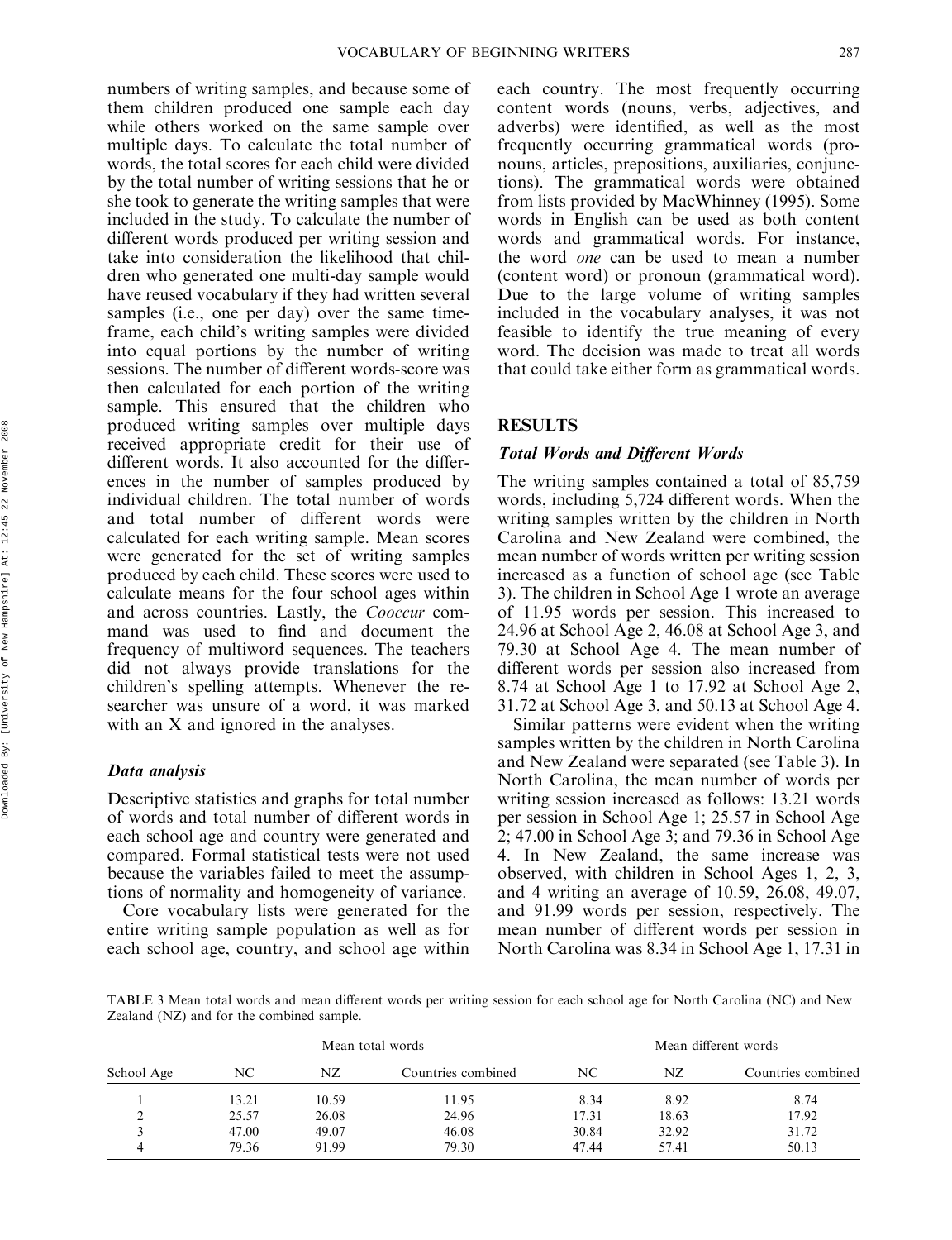School Age 2, 30.84 in School Age 3, and 47.44 in School Age 4. In New Zealand, the children in School Age 1 wrote 8.92 different words per session. This increased to 18.63 in School Age 2, 32.92 in School Age 3, and 57.41 in School Age 4. For total number of words and total number of different words, the differences between the two countries were minimal across the first three school ages. In School Age 4, however, the children in New Zealand produced noticeably more words and different words than the children in North Carolina.

## Most Frequently Occurring Words

The cumulative frequency analyses revealed that the most frequently occurring 163 words accounted for 70% of the total words used, and the most frequently occurring 39 words accounted for 50% of the total words used. Many of the most frequently occurring words were grammatical words. The ratio of grammatical words to content words was 35:15 (70%) within the 50 most frequently occurring words, 56:44 (56%) within the 100 most frequently occurring words, and 68:82 (45.33%) within the 150 most frequently occurring words. Only three of the most frequently occurring content words (Halloween, Fall, Christmas) appeared to directly correspond to an event or theme that was documented by the teachers in their context logs. Tables delineating the most frequently occurring words are provided on the Centre for Literacy and Disability Studies website: [http://www.med.unc.edu/ahs/](http://www.med.unc.edu/ahs/clds/resources.html) [clds/resources.html](http://www.med.unc.edu/ahs/clds/resources.html).

When the countries were combined and the school ages were compared, some interesting patterns were evident. Seven of the top 10 words overall were represented in the top 10 words in all of the school age groups. The three words that were not represented consistently were: is (ranked 11 in School Age 4), we (ranked 14 in School Age 1), and was (ranked 22 in School Age 1). Some words received similar rankings across the four school age groups and others did not. Of the top 50 words overall, the words that had the most disparate rankings were then, one, they, when, so, and said, used very infrequently by children in School Age 1; and am and love, used very infrequently by children in School Age 4.

For the next analysis, the school ages were combined, and the writing samples generated by all of the children in North Carolina were compared to those generated by all of the children in New Zealand. This analysis revealed more similarities than it did differences. For instance, 9 of the top 10 words overall were represented in the top 10 words in both countries. In addition, 15 of the top 20 words overall were represented in the top 20 words in both countries. Many of the words received similar rankings, but some did not. For instance, the word see was ranked 14 in North Carolina and 90 in New Zealand.

When the school ages from the two countries were examined separately, there were a number of disparities. The word he, for example, was used much more frequently by children in School Age 1 in New Zealand (rank  $=$  32) than it was by children in the same school age group in North Carolina (rank  $=$  190). In addition, the word is was used much more frequently by children in School Age 4 in North Carolina (rank  $= 11$ ) than it was by children in the same school age group in New Zealand (rank  $= 108$ ).

## Most Frequently Occurring Multiword Sequences

Significant variability was evident in the use of multiword sequences. The children in School Ages 1–4 in North Carolina used 19 two-word sequences at a frequency of greater than 5 per 1000, but the children in School Ages 1–4 in New Zealand used 7 two-word sequences. The children in School Age 1 in North Carolina tended to use multiword sequences as simple sentence frames when generating their stories (e.g., I see, I like). The vocabulary analyses indicated that they used these multiword sequences upwards of 887 times per 1000 sequences. In contrast, the most frequently occurring two-word sequence in New Zealand, I am, was only used 25 times per 1000 sequences. Multiword sequences were also used less frequently by children in School Ages 2–4 in both countries. Tables delineating the most frequently occurring multiword sequences are provided on the Centre for Literacy and Disability Studies website: [http://www.med.unc.edu/](http://www.med.unc.edu/ahs/clds/resources.html) [ahs/clds/resources.html.](http://www.med.unc.edu/ahs/clds/resources.html)

The patterns of use of two-word sequences were very different in the two countries with the school ages combined. Nine of the two-word sequences and 16 of the three-word sequences that appeared in the top 25 rankings for North Carolina did not appear in the top 25 rankings for New Zealand. The sequence I see illustrates the extreme variability. The ranking for I see was 2 in North Carolina and 768 in New Zealand. As might be expected, the patterns of use for I see across the school ages within the two countries were also very different. In North Carolina, the rankings were as follows: 1 in School Age 1,107 in School Age 2, and 5,186 in School Age 3. It was not used at all by children in School Age 4. The pattern for the children in New Zealand was very different. The children in School Ages 3 and 4 in New Zealand did not use the sequence I see at all, and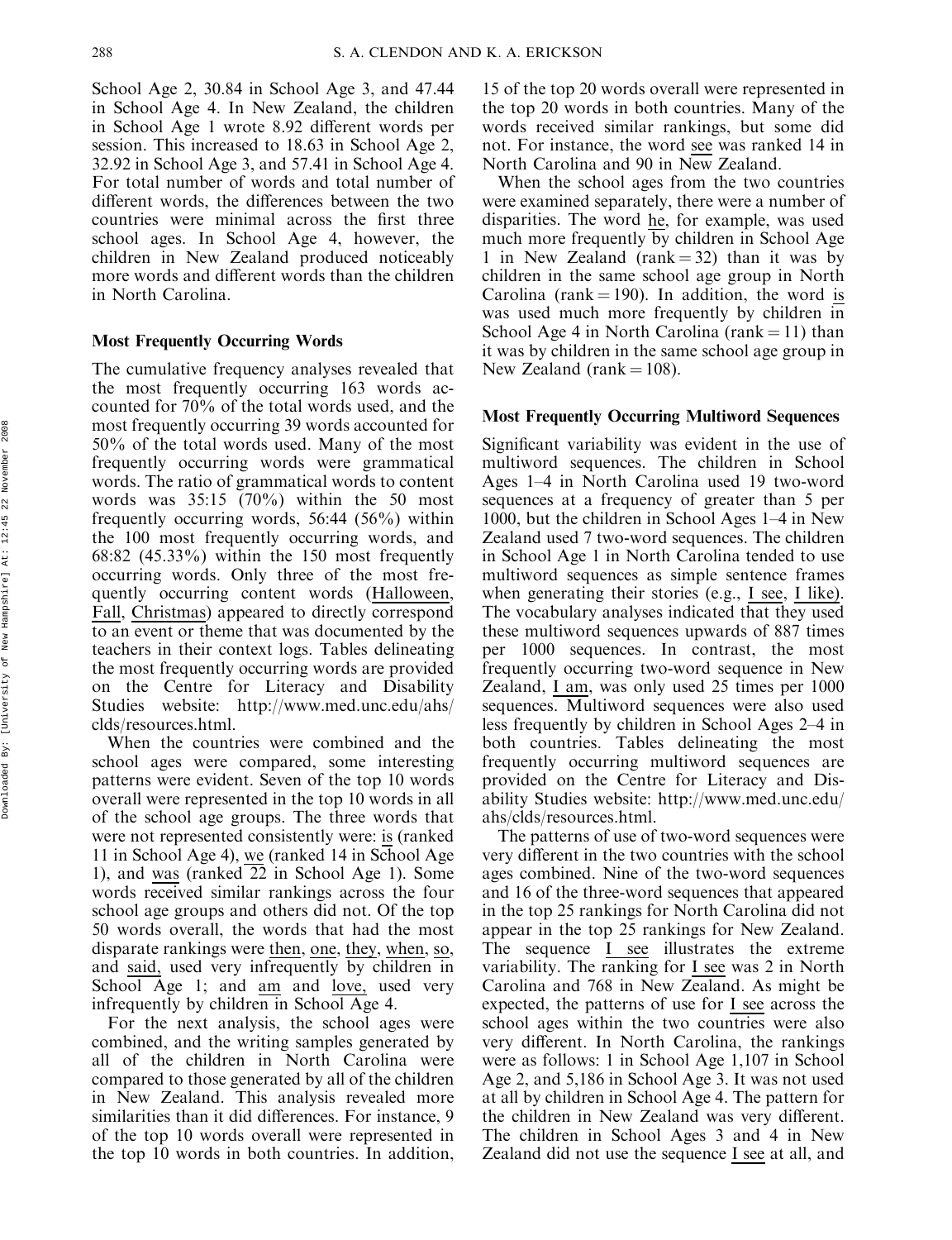the rankings for children in School Ages 1 and 2 were 162 and 3004, respectively.

Other examples of sequences that demonstrated extensive variability were in the and it was fun. The ranking of the two-word sequence in the was 25 or less for all school ages in New Zealand and for School Ages 2, 3, and 4 in North Carolina. In contrast, the same sequence obtained a ranking of 587 for School Age 1 in North Carolina. The three-word sequence it was fun obtained rankings ranging from 8 to 582 in North Carolina and from 18 to 338 in New Zealand.

## DISCUSSION

This study identified a number of school-age and country-related differences in the vocabulary words used when beginning writers compose about self-selected topics. In this section, some of the key findings will be discussed, along with their implications for teaching and supporting written language development in children with complex communication needs.

#### Maximizing Efficiency with Core Vocabulary

Consistent with other studies that have examined the vocabulary of typically developing children (e.g., Beukelman et al., 1989; McGinnis & Beukelman, 1989), this study found that a relatively small core vocabulary was needed to represent significant portions of the language samples. For example, in this study, the top 163 words accounted for 70% of the total words used and the top 39 words accounted for 50% of the total words used. In McGinnis and Beukelman's study (1989) which examined the writing samples generated by children in Grades 2–6 in letterwriting activities, science project assignments, and/or language arts assignments, 161 words accounted for 70% of the total sample and 46 words accounted for 50% of the total sample. In Clendon et al.'s (2003) study, which examined the writing samples produced by children in kindergarten and first-grade on self-selected topics, 140 words accounted for 70% of the total sample and 39 words accounted for 50% of the total sample.

The identification of a core vocabulary has important implications for helping children with complex communication needs to become effective writers. For instance, if only 39 words account for 50% of what children write, then AAC teams can focus on teaching these words in their reading and spelling instruction, and on providing fast and easy access to these words so that children with complex communication needs

can focus their energies on spelling or otherwise generating less frequent or familiar words.

Comparison of the most frequently occurring words in this study and in the previous two studies revealed that there were a number of words that occurred with high frequency in one study that did not occur with the same high frequency in the other study. McGinnis and Beukelman (1989) provided frequency information for vocabulary generated in letter writing activities and language arts assignments. The overlap between the top 50 words used in this study and the top 50 words used in these two writing activities was 62% for letter writing activities and 56% for language arts assignments. A total of 25 words (50%) appeared on all three lists. Clendon et al. (2003) documented the top 20 grammatical words and the top 20 content words used by the participants in their study. The overlap between the studies was 75% for grammatical words and 65% for content words. The differences across the studies are likely related to the contexts of the writing assignments, the instruction teachers provided outside of the selfselected writing sessions, and the nature of the reading materials the children encountered. Given that none of the studies attempted to control any of these external factors, the proportion of overlap suggests that there is, in fact, a set of core words children use when writing.

The current study adds to the research base by exploring the differences in the vocabulary used across four school age groups and two countries. The implication of the findings of the three studies for children with complex communication needs is that access to the most frequently occurring words overall, will allow efficient access to a large portion of the vocabulary required to write about the topics they choose. If AAC teams develop core vocabularies that change over time, taking into consideration a child's school age, country, and the language contexts within which the child communicates, then it is likely that children with complex communication needs will be much closer to being able to use their AAC systems to write in an efficient manner.

#### Maximizing Efficiency with Multiword Sequences

The findings of this study suggest that some multiword sequences may be used with sufficiently high frequency to warrant their storage as whole units in AAC systems. The children in School Ages 1–4 in North Carolina used 19 twoword sequences that occurred at a frequency of greater than 5 per 1,000, and the children in School Ages 1–4 in New Zealand used 7. This finding, while highlighting the frequent usage of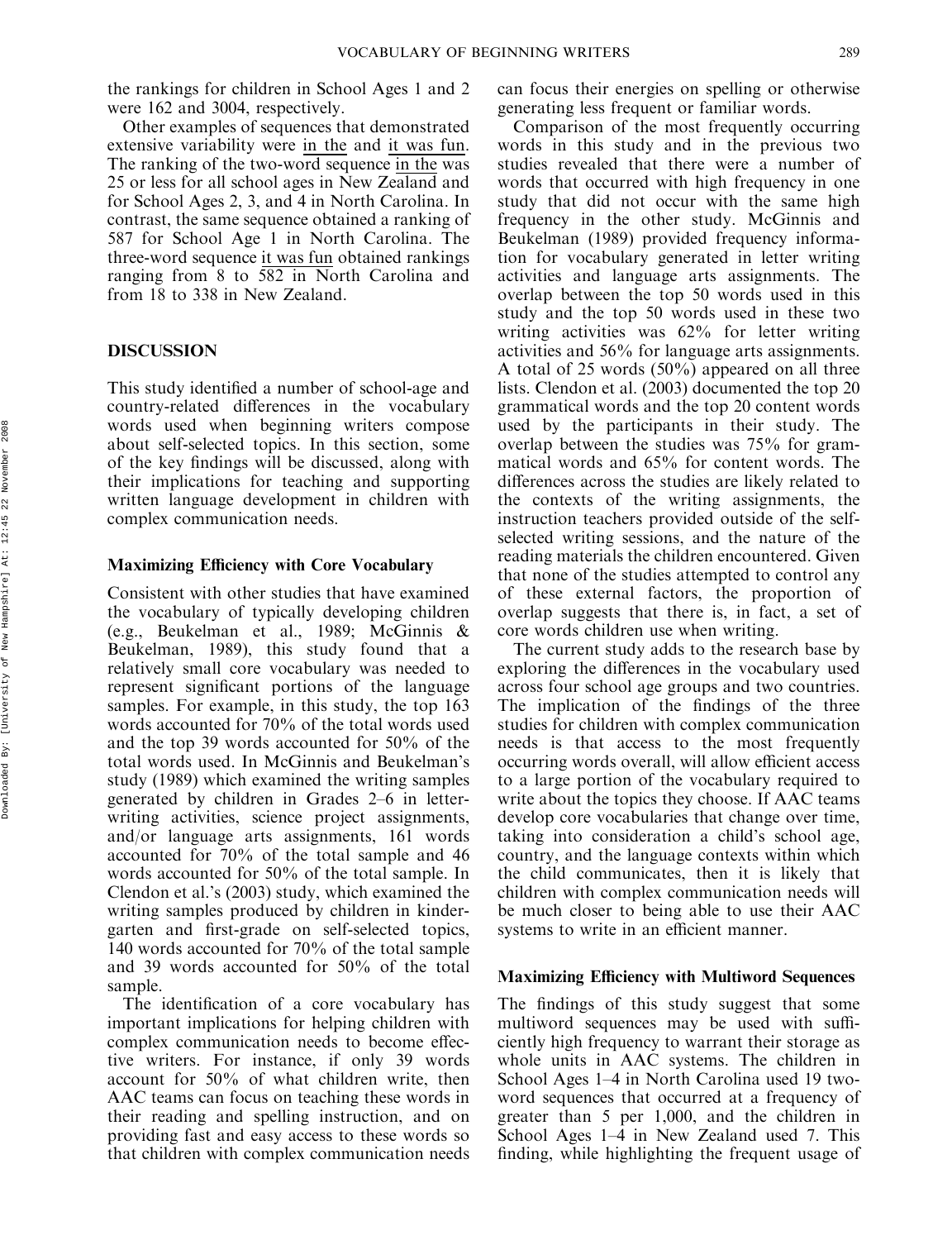some multiword sequences, also draws attention to the fact that the usage patterns for multiword sequences were different for the children in the two countries. The children in School Age 1 in North Carolina used a relatively large number of frequently occurring multiword sequences as simple sentence frames when generating their stories (e.g., I see, I like). The children in School Age 1 in New Zealand and the children in School Ages 2–4 in both countries, however, did not. These findings again suggest the importance of taking into consideration country and school age when making decisions about how best to store vocabulary in a child's AAC system. For younger children in North Carolina, the findings suggest that access to frequently occurring two-word sequences would support efficient written language development, while children in New Zealand of any age might receive limited benefit.

### Cross-Cultural Differences in Language Use

The current study explored differences in the written language produced by children in two different countries given the same opportunities to write about self-selected topics. The language analyses carried out identified some differences between the countries in the children's use of high frequency words and sequences. One example of this was the verb see. When the school ages were combined and the writing samples generated by the children in North Carolina were compared to those generated by the children in New Zealand, the verb see was ranked 14 in North Carolina, but 90 in New Zealand.

This finding is particularly informative for New Zealand-based AAC teams. There are very few, if any, AAC systems that are manufactured in New Zealand. Most of the systems that children receive are imported from other countries, particularly from the United States. When introducing one of these AAC systems to a child in New Zealand, it is likely that AAC teams will be concerned about the appropriateness of the vocabulary prestored in these systems. They may be concerned, for instance, that an AAC system manufactured in the United States says the word sweater, when children in New Zealand say jumper. AAC teams will benefit from knowing that the differences observed in the fringe vocabulary used by children in the two countries are only part of the problem. This study suggests that there are important modifications to be made to some of the high frequency words as well; not because the children in the two countries use different lexemes, but more because the children exhibit different patterns of use. Dealing with countryrelated differences in core vocabulary in addition

to fringe vocabulary will lead to greater efficiency and precision for children with complex communication needs who use their AAC systems to write.

#### School Age Differences in Vocabulary Use

The analyses revealed differences in the vocabulary used by the children in the upper School Age groups in comparison to the children who were in School Age 1. Words such as so, when, and then, for example, were used much more frequently by children in School Ages 2, 3, and 4, than they were by children in School Age 1. This is likely indicative of the children's advancing language skills and their use of more sophisticated grammatical structures such as subordinate and relative clauses. The implication of these findings for the AAC field is the need to take into consideration the cognitive, linguistic, memory, and physical demands inherent in learning a new expressive form and the impact that these demands can have on the quantity and quality of the language that children produce. Harpin (1976) stated that:

When children begin the process of learning to write there is a big gap between their general language competence and their performance. The effort involved in learning a new skill is considerable and attention is, naturally enough, on the mechanics of the business. What is drawn on from those oral language resources is sharply restricted. As the act of writing becomes habitual, so more opportunity is available to bring oral competence and written performance into harmony. (p. 52)

The act of translation as it is described in Flower and Hayes' (1981) model is challenging for beginning writers, just as it is for children who use AAC. This study examined the vocabulary use of beginning writers in order to provide a window into a comparable learning scenario. The degree of similarity between the experiences of learning to write using a pencil, and learning to write using an AAC system merit further consideration. It seems probable that when some beginning writers engage in the process of translation that they find themselves restricted by their spelling capabilities. They may substitute more descriptive and elegant adjectives, for example, for more simplistic forms. Obviously, this is influenced by the writing instruction they receive and the type of writing product that is valued in their classroom. Nevertheless, this scenario is similar to that observed in children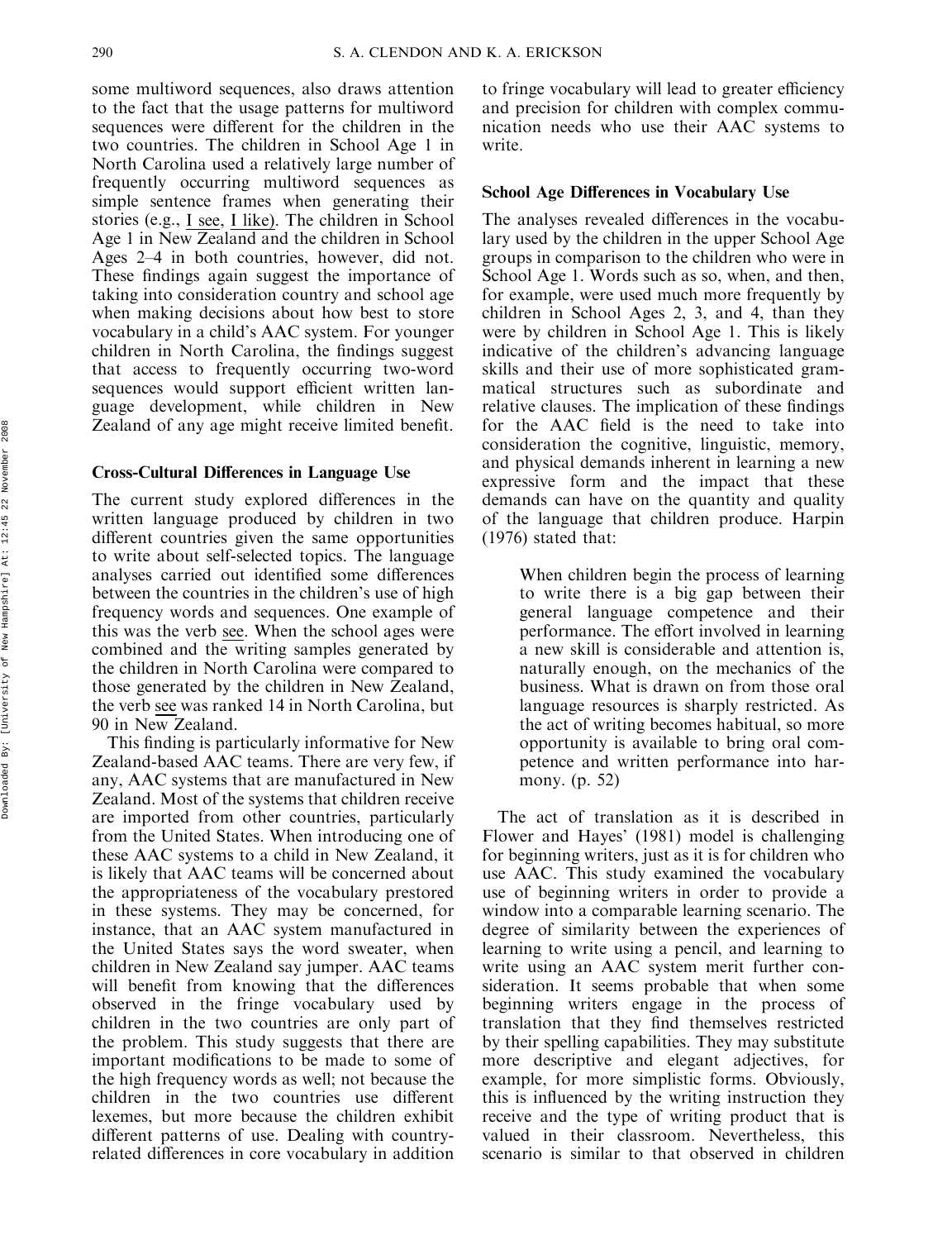with complex communication needs, where what they are able to express in both their face-toface and written communication is sharply restricted by the vocabulary available to them, and the manner in which that vocabulary is organized.

#### Limitations of the Study

In studies that attempt to quantify language skills, the effects of context must be taken into consideration (Nelson, 1988) and the findings must always be interpreted with a degree of caution. In the current study some of the less obvious contextual influences became more apparent when the multiword sequences were examined. For instance, the two-word sequence is for received a ranking of 1 in School Age 3 in North Carolina. This was because the children in this school age group wrote a large number of alphabet stories (e.g., A is for ants, B is for bananas, . . .). The teachers in two of the participating classrooms had read alphabet stories to the children in their classrooms as part of the language arts curriculum. Reportedly, the children had enjoyed the stories and when it came time for self-selected writing, a number of them chose to write their own. While this form of writing was self-selected, it is clear that the context heavily influenced the selection.

The fact that context has had an influence on the findings of this study reduces their generalizability. Perhaps the need to minimize contextual influences has led previous researchers to ask children to write on controlled topics. However, asking children to write about self-selected topics was important in the current study because the purpose was to elicit a broader range of vocabulary and language structures. In addition, when children write about self-selected topics, they are not restricted by their background knowledge in the way that they are when they write under more researcher or teacher-directed conditions.

Beyond this teacher-reported influence, the country-related differences may have been related to instructional differences more broadly. For instance, the high prevalence of simple sentence frames (e.g., I see, I like) observed in the writing samples generated by children in School Age 1 in North Carolina may be indicative of the type of reading books that children are currently exposed to in United States classrooms. No specific data were collected to support this hypothesis, so it is difficult to determine the exact nature of the instructional differences between the two countries and their potential influence on the study's findings.

Other limitations were inherent in this study. The small number of New Zealand children in School Age 4 ( $n = 7$ ) may have resulted in some distorted findings. For instance, some of the top 25 three-word sequences used by the children in School Age 4 in New Zealand may have seemed surprising, as they were not sequences that one would expect to occur very frequently in written language. Examples included the sequences breathing hot flaming and flaming hot fire. These sequences may have received a high ranking because there were so few New Zealand children particularly in School Age 4. In fact, these sequences were only used twice, but because of the small sample size, they received a high ranking.

The amount of time that the children had to write each day was not controlled. This facilitated the recruitment process, as more teachers were willing to participate when they learned that the researcher was not asking them to make any changes to their typical classroom practice. However, the fact that some children generated one sample per day and other children generated one sample over multiple days was also a limitation of the study. The vocabulary measures were weighted by number of writing days in order to reduce the impact that this limitation had on the study's findings, but the weighting procedure did not eradicate the limitation altogether.

Another limitation was the presence of unintelligible words (spelling attempts for which the teachers did not provide translations) in the children's writing samples. Whenever the researcher was unsure of a word, it was marked with an X and ignored in the analyses. Of the total words, 1.2% were marked as unintelligible and deleted from the overall corpus.

## Future Directions

Such a large sample of children's writing lends itself to a myriad of further analyses. Relationships between the word frequencies observed in this study and in large corpora of written English should be explored. In addition, detailed analyses of multiword sequences might include examining frequently occurring sequences with variable slots (e.g., "I like  $\cdots$ ) and ranking possible slot fillers according to their frequency of use so that they can be stored efficiently in children's AAC systems. The identification and examination of larger constructions such as  $\mathcal{F}$  like because

\_\_\_\_'' would also be of interest. Comparison of the types of vocabulary that children use across different types of text (e.g., different genres and topics), and investigation of school age and country differences in the types of texts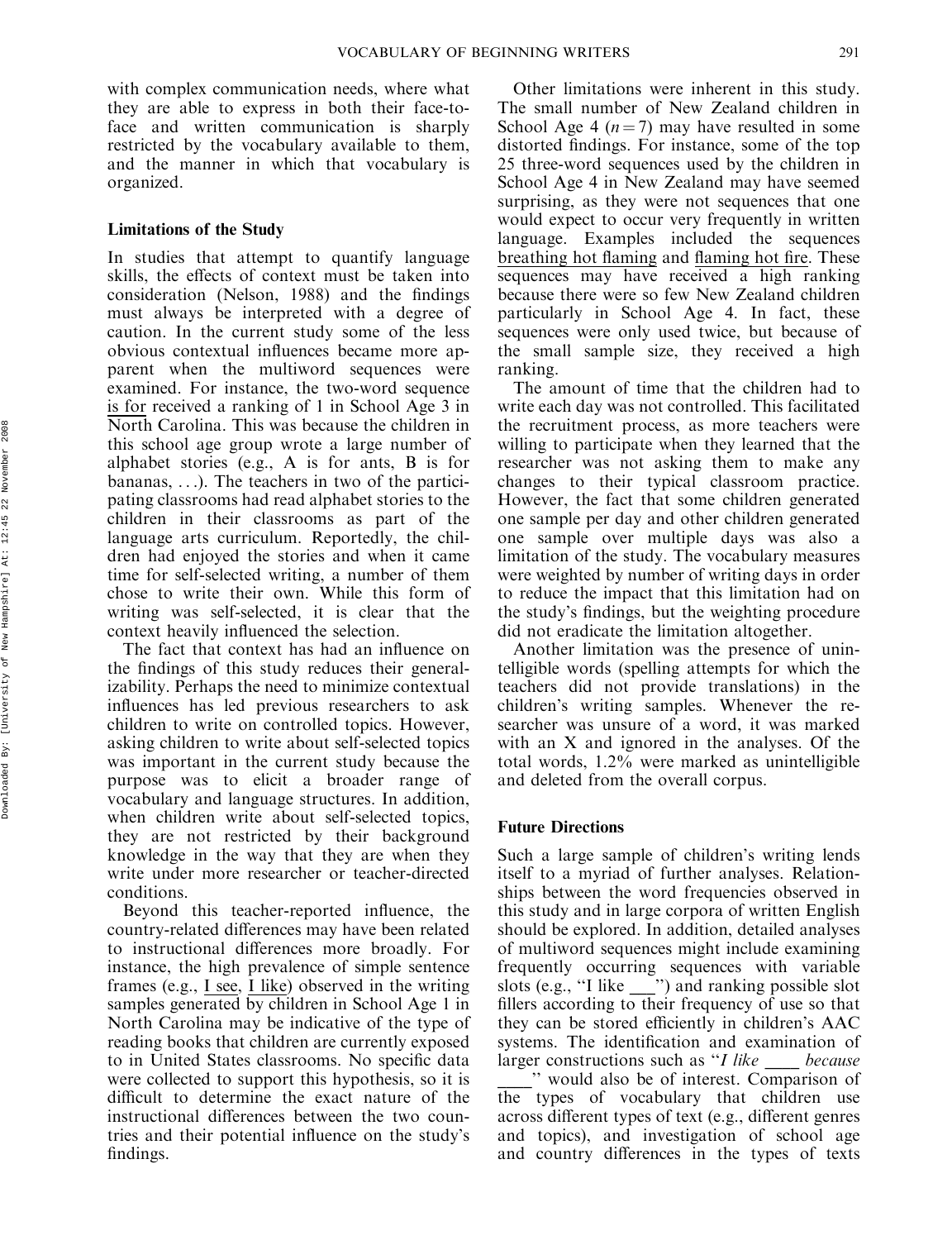children produce, would permit examination of the relationship between text type and vocabulary use.

## **CONCLUSION**

One of the most important goals for speechlanguage pathologists, teachers, and other professionals who work with children with complex communication needs is to help these children to develop the ability to communicate both efficiently and precisely in face-to-face and written forms. In order to achieve this goal, members of AAC teams must make thoughtful decisions about vocabulary selection and language representation. The findings of the current study provide research-based evidence that can be used to help guide AAC teams as they make these important decisions.

This study analyzed 2721 writing samples written by 125 children in North Carolina and 113 children in New Zealand. The findings identified school-age and cross-cultural differences in the words used by typically developing children when composing about self-selected topics. The school-age comparisons highlighted the restricted vocabulary use in the earliest stages of writing development. The country comparisons revealed differences in core vocabulary.

The field of AAC is exciting because it is constantly evolving. New technologies are being developed at rapid rates. In order to maximize the capabilities of these technologies, however, children with complex communication needs must have access to language that is organized thoughtfully and logically, and that supports the development of both efficient and precise communication. The findings of this study highlight the need to carefully consider a child's school age and country when making decisions about vocabulary selection and language representation. Increased understanding of these issues will help AAC teams to support children with complex communication needs to overcome the challenges inherent in learning to use AAC to compose and to achieve the goal of engaging in effective communication.

#### Acknowledgements

This paper is based on a doctoral dissertation that the first author completed in 2006 for the PhD in Speech and Hearing Sciences degree program at the University of North Carolina at Chapel Hill. The dissertation was completed under the direction of Dr Karen Erickson and was entitled ''The Language of Beginning Writers: Implications for

Children who use Augmentative and Alternative Communication.''

The first author is indebted to the Rotary Foundation for the financial support that they provided through the Ambassadorial Scholarship Program and to Dr Thomas S. and Mrs Caroline H. Royster for the financial support and educational opportunities that they provided through the University of North Carolina Graduate School's Society of Fellows Program. The first author would like to express her sincere thanks to the principals who supported her research, to the teachers and students who participated and to Ms Mary Holman and Ms Caroline Harper for patiently and generously assisting with transcribing the writing samples.

**Declaration of interest:** The authors report no conflicts of interest. The authors alone are responsible for the content and writing of the paper.

#### References

- Abbott, R., & Berninger, V. W. (1993). Structural equation modeling of relationships among developmental skills and writing skills in primary and intermediate grade students. Journal of Educational Psychology, 85(3), 478– 508.
- Ball, L. J., Marvin, C. A., Beukelman, D. R., Lasker, J., & Rupp, D. (1999). Generic talk use by preschool children. Augmentative and Alternative Communication, 15, 145– 155.
- Banajee, M., Dicarlo, C., & Stricklin, S. B. (2003). Core vocabulary determination for toddlers. Augmentative and Alternative Communication, 19, 67–73.
- Bear, M. V. (1939). Children's growth in the use of written language. Elementary English Review, 16, 312–319.
- Berninger, V. W., Fuller, F., & Whitaker, D. (1996). A process model of writing development across the life span. Educational Psychology Review, 8(3), 193–218.
- Berninger, V. W., Whitaker, D., Feng, Y., Swanson, L., & Abbott, R. (1996). Assessment of planning, translating, and revision in junior high writers. Journal of School Psychology, 34, 23–52.
- Berninger, V. W., Yates, C., Cartwright, A., Rutberg, J., Remy, E., & Abbott, R. (1992). Lower-level developmental skills in beginning writing. Reading and Writing: An Interdisciplinary Journal, 4, 257–280.
- Beukelman, D. R., Jones, R. S., & Rowan, M. (1989). Frequency of word usage by nondisabled peers in integrated preschool classrooms. Augmentative and Alternative Communication, 5, 243–248.
- Clendon, S., Sturm, J., & Cali, K., (2003, November). The vocabularies of beginning writers: Implications for students who use AAC. Seminar presented at the American Speech-Language-Hearing Association Convention, Chicago, IL.
- Education First. (2005). North Carolina school report cards. Retrieved 13 June 2007 from: [http://www.ncreportcards.](http://www.ncreportcards.org/src/) [org/src/](http://www.ncreportcards.org/src/)
- Fallon, K. A., Light, J. C., & Paige, T. K. (2001). Enhancing vocabulary selection for preschoolers who require augmentative and alternative communication. American Journal of Speech-Language Pathology, 10, 81–94.